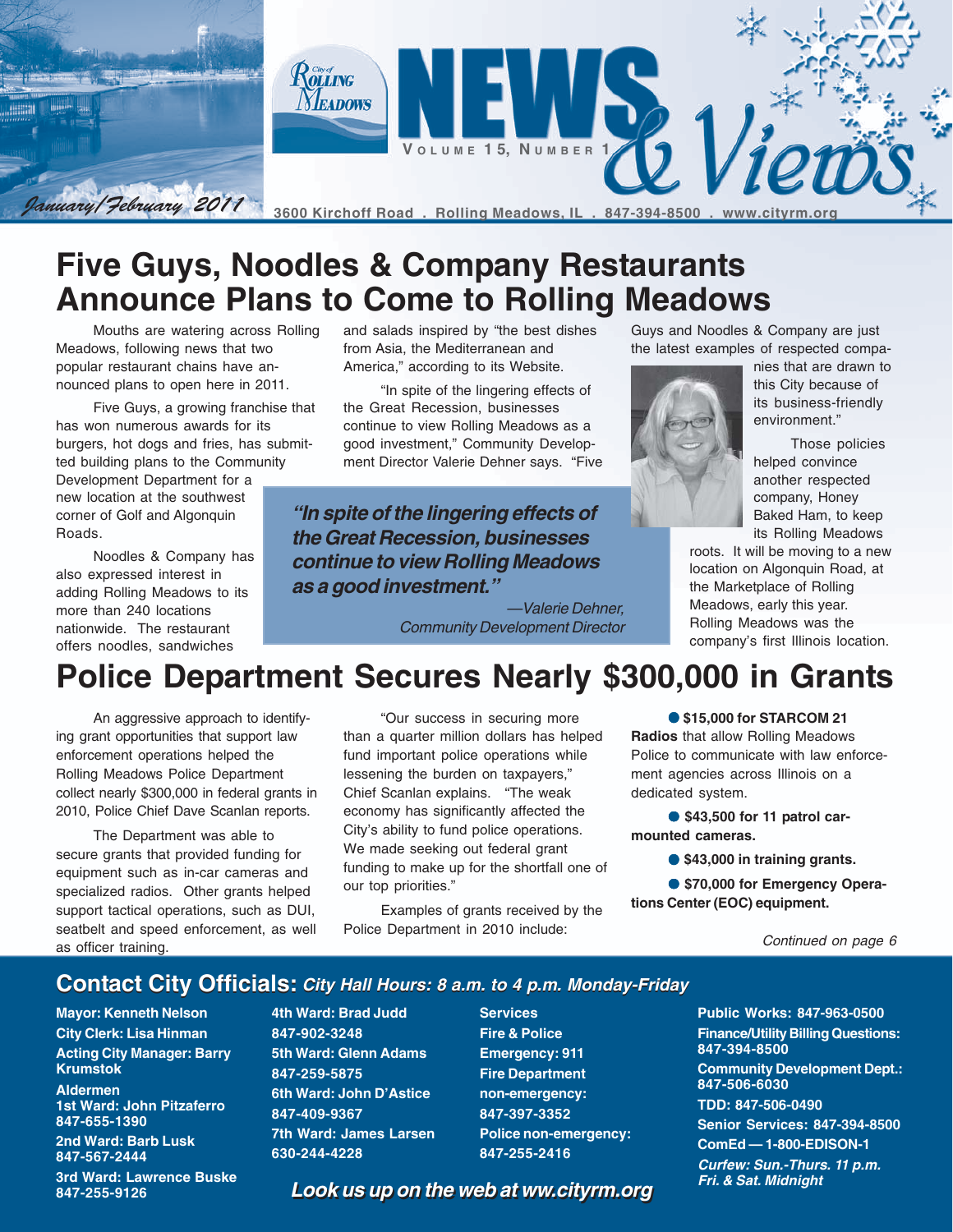# **Volunteer Program Helps Police Focus On Law Enforcement, Crime Prevention**

Rolling Meadows Police have launched the Volunteers in Police Service (VIPS) program that trains residents to assist with more routine administrative activities, giving police officers more time to focus on law enforcement and crime prevention.

Officer Mark Mrozek, the program's Volunteer Coordinator, will assign Volunteer Police Assistants to specific duties, manage schedules and ensure that all volunteers receive the appropriate training.

Fourteen residents with previous volunteer experience or who have completed disaster preparedness training



through the Department's Community Emergency Response Team (CERT) have expressed interest in serving. The response far exceeded the Department's expectations.

"The public's response to this program underscores the strong relationships we have built with those we serve," Officer Mrozek explains. "With today's budgetary constraints, everyone is doing more with less. By handling more time consuming and routine tasks, dedicated

**"The public's response to this program underscores the strong relationships we have built with those we serve."**

**—Officer Mark Mrozek**

VIPS volunteers will allow police officers to focus on the more complex aspects of law enforcement."

Volunteer responsibilities will include:

- Handicapped parking enforcement.
- Front desk staffing support.
- Investigating animal violations.

● Enforcing the City's business license ordinance.

- Speed enforcement.
- Traffic control assistance.

● Clerical duties in support of the Department's Patrol Division and Records Management System.

Volunteers will **not** respond to crimes in progress, conduct investigations, or carry a firearm or any other weapon while performing their duties.

# **WOW! Internet, Cable and Phone To Launch Service in Rolling Meadows**

Rolling Meadows residents will soon have expanded choices for cable television, phone and high-speed Internet services.

WOW! Internet, Cable and Phone will begin offering a range of options to residents in select neighborhoods this spring, and throughout the entire City by year's end. Services include digital cable, high definition television (HDTV), digital video recorder (DVR) service, local and long distance telephone service, and a variety of Internet connection speeds.

AT&T and Comcast continue to offer these kinds of services in Rolling Meadows as well.

The company has served communities in Illinois, Indiana, Michigan and Ohio since 1996. Local municipalities currently receiving WOW! services include Arlington Heights, Des Plaines, Mount Prospect, Park Ridge and Schaumburg.

"As one of the nation's leading providers of high-speed Internet, cable TV and phone, we believe in providing our

customers with simple choices in bundled services, offering those bundles at a fair price that's guaranteed, and backing up our bundles with the type of quality service that each customer deserves," says WOW! Senior Vice President and General Manager

Kelvin Fee. "We are proud to come to

Rolling Meadows



#### It's that kind of experience.

and plan to offer more exciting services in the future."

Construction teams will soon be working to install the utility lines that will bring WOW! services to neighborhoods throughout Rolling Meadows.

For more information about WOW! Internet, Cable and Phone services, call 866-202-0872, or visit **www.wowway.com/comingsoon.**

## **2011 Budget Maintains Existing Service Levels**

City Council passed a 2011 budget that maintains existing service levels and ensures that the City meets its pension obligations.

Reductions in employee expenditures, union concessions and an increase in the City's property tax levy helped close a projected deficit.

"The 2011 budget maintains existing service levels for residents and begins the process of rebuilding depleted reserves," Acting City Manager Barry Krumstok says. "It also ensures that the City meets its pension fund obligations."

Customers will also pay an additional 62 cents per month (\$7.44 per year) for refuse services. However, the budget contains no increases in water, sewer and storm water fees, or funding for 911 services. The City newsletter will be published in two colors to save on production costs.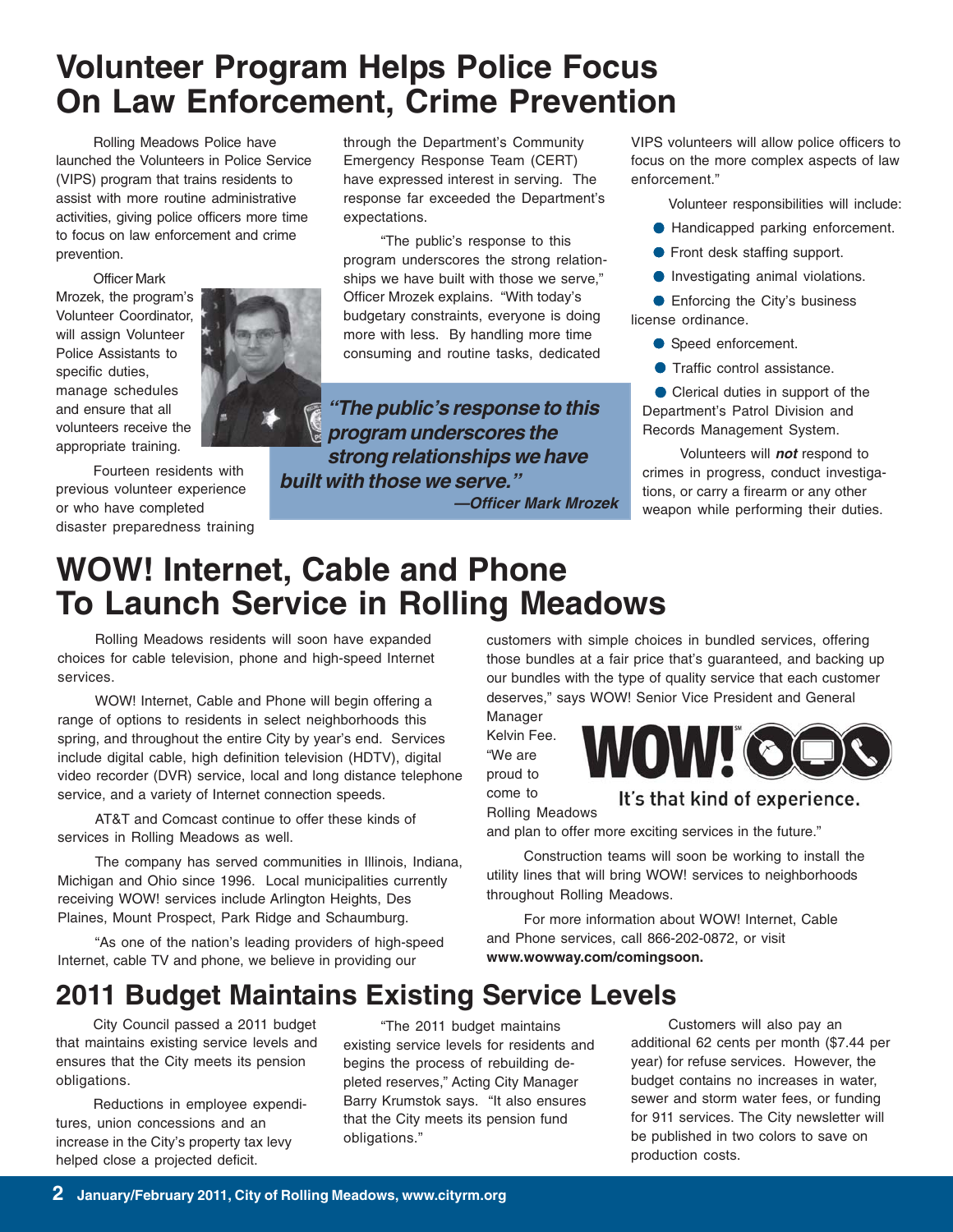# **Police Officer David Kim Deploys to Afghanistan**

Rolling Meadows Police Officer David Kim, who three years ago served on the personal security detail of General David Petraeus in Iraq, is preparing to deploy for a one-year tour of duty in Afghanistan.

Officer Kim grew up in Arlington Heights and graduated from Rolling Meadows High School in 2001. He enlisted in the United States Army Reserve in 2004 and will resume his studies at Northwestern University upon his return from Afghanistan.

A Staff Sergeant in the Reserve and Bronze Star recipient, Officer Kim recalls his tour in Iraq as a life-changing experience. General Petraeus is Commander of the International



General David Petraeus awards Staff Sergent David Kim the Bronze Star Medal (above). Kim is pictured at left during a previous tour of duty in Iraq.

Security Assistance Force (ISAF) and Commander, U.S. Forces, in Afghanistan. He previously served as Commanding General of Multi-National Forces in Iraq.

"General Petraeus is a great motivator. He was able to explain our mission in Iraq to the troops more effectively than anyone else I've heard, and the soldiers really appreciated that," Officer Kim recalls.

As a member of Gen. Petraeus' detail, Officer Kim met several VIPs, including South Carolina Senator Lindsey Graham and Secretary of Defense Robert Gates. He also met actress Angelina Jolie, who was in Iraq on a goodwill tour in support of the troops.

"I've served in Iraq, and now it's time for me to serve in Afghanistan,"

he says when asked his thoughts on his deployment. "I feel proud to play a small role in finishing up our mission over there."

### **Incentive Plan Offers Employees \$20,000 to Leave City Service**

Seeking to reduce expenditures in the wake of a sluggish economy, City officials have offered full-time staff members with at least eight years of employment a one-time payment of \$20,000 to leave City service.

The voluntary separation incentive (VSI) program was offered to 110 employees in December. Staff members who accept the agreement will leave City employment by July 31, Acting City

Manager Barry Krumstok explains.

Employee salaries and benefits comprise more than 80% of the City's General Fund. Rolling Meadows currently employs around 170 people, including part-time and seasonal employees.

The ongoing economic downturn has significantly affected the City's ability to fund services. The VSI program was among many cost-cutting options discussed by City Council members and staff.

"City employees are not required to accept the VSI program. It is completely voluntary," Krumstok says. "As the program unfolds, we should see opportunities to lower personnel costs by hiring new employees at lower pay scales to replace those who leave. We will also adopt operational efficiencies and adjust the City's future staffing plans where appropriate," he adds.

#### **Economic Development: By the Numbers Research in Motion Expands Local Office to 280 Employees**

Research in Motion (RIM), maker of the Blackberry<sup>™</sup> smartphone, has increased the number of employees at its Rolling Meadows location to 280, the Rolling Meadows Chamber of Commerce reports.

RIM, based in Waterloo, Ontario, Canada, was named one of the fastest growing companies in the world by Fortune Magazine.

"RIM is an integral member of the Rolling Meadows business community, and we congratulate them on their continued growth and future success," Chamber Executive Director Linda Ballantine says.

#### **New Residents, New Car Purchasers Eligible for Half-Price Vehicle Stickers**

The City has reduced the price of its 2010-11 vehicle stickers by 50% for new residents and those who have purchased a new vehicle.

Discounted stickers start at \$11 and are available at City Hall. Discounted stickers cannot be purchased online.

The City will send 2011-12 vehicle sticker applications to all motorists in early June. Sticker costs will remain at \$22 for most cars and trucks.

Funds generated from vehicle sticker sales support Rolling Meadows' ongoing street maintenance activities, which keep City streets in good condition and prevent excessive wear and tear on residents' vehicles.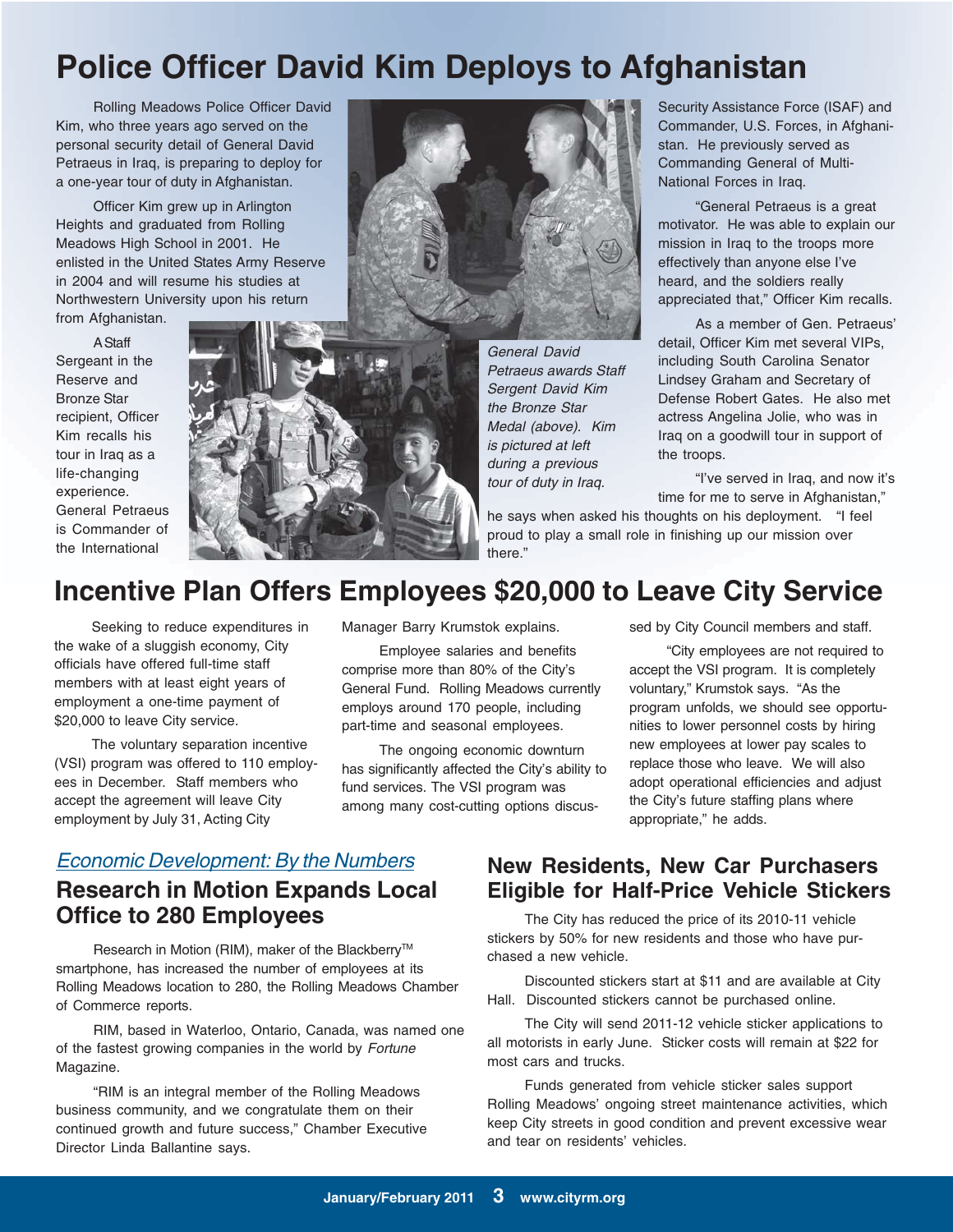| January 2011                                                                                                                                                                                                                                   |                                                                                            |                                                                                                                                                                                                                                                                                                                                                          |    |                                                                                           |                                                                                           |    |
|------------------------------------------------------------------------------------------------------------------------------------------------------------------------------------------------------------------------------------------------|--------------------------------------------------------------------------------------------|----------------------------------------------------------------------------------------------------------------------------------------------------------------------------------------------------------------------------------------------------------------------------------------------------------------------------------------------------------|----|-------------------------------------------------------------------------------------------|-------------------------------------------------------------------------------------------|----|
|                                                                                                                                                                                                                                                |                                                                                            | Public Works Crews will pick up<br>Christmas trees for disposal<br><b>January 4: Economic</b><br>January 3 - 14. Strip trees of lights, tinsel<br>Development Committee, 6 p.m.,<br>and ornaments and place them at the curb<br>Environmental Committee, 7 p.m.,<br>(cut end facing the street) on regular<br>Plan Commission, 7:30 p.m.,<br>refuse day. |    |                                                                                           | $1_{New}$ Year's<br>DAY                                                                   |    |
| $\overline{2}$                                                                                                                                                                                                                                 | 3                                                                                          | 4 <sup>all at City Hall</sup>                                                                                                                                                                                                                                                                                                                            | 5  | 6                                                                                         | 7                                                                                         | 8  |
| <b>CURBSIDE CHRISTMAS TREE PICK UP</b>                                                                                                                                                                                                         |                                                                                            |                                                                                                                                                                                                                                                                                                                                                          |    |                                                                                           |                                                                                           |    |
| 9 Historical<br><b>Museum Open</b><br>House, $1 - 4$<br>p.m., 3100                                                                                                                                                                             | $10$ Board of<br><b>Fire and Police</b><br><b>Commissioners.</b><br>9 a.m., City Hall      | 11<br><b>City Council</b><br>Meeting, 7:30<br>p.m., City Hall                                                                                                                                                                                                                                                                                            | 12 | 13<br><b>Adjudication</b><br>Hearing, 1 p.m.,<br>City Hall                                | 14                                                                                        | 15 |
| Central Road.<br><b>CURBSIDE CHRISTMAS TREE PICK UP</b>                                                                                                                                                                                        |                                                                                            |                                                                                                                                                                                                                                                                                                                                                          |    |                                                                                           |                                                                                           |    |
| 16                                                                                                                                                                                                                                             | 17 Dr. Martin<br><b>Luther King</b><br>Day. City Hall<br>closed, regular<br>refuse pickup. | 18<br><b>City Council</b><br><b>Committee of</b><br>the Whole, 7:30<br>p.m., City Hall                                                                                                                                                                                                                                                                   | 19 | 20 Adjudication<br><b>Hearing (Red</b><br>Light), 2 p.m., City<br>Hall<br>Water bills due | 21                                                                                        | 22 |
| 23                                                                                                                                                                                                                                             | 24                                                                                         | 25<br><b>City Council</b><br>Meeting, 7:30<br>p.m., City Hall                                                                                                                                                                                                                                                                                            | 26 | 27                                                                                        | 28<br><b>Holiday light</b><br>recycling<br>program ends.<br>Drop off box at<br>City Hall. | 29 |
| 30                                                                                                                                                                                                                                             | 31                                                                                         |                                                                                                                                                                                                                                                                                                                                                          |    |                                                                                           |                                                                                           |    |
| <b>February 2011</b>                                                                                                                                                                                                                           |                                                                                            |                                                                                                                                                                                                                                                                                                                                                          |    |                                                                                           |                                                                                           |    |
| 4<br>5<br>3<br>February 1: Economic 1<br>$\overline{2}$<br>Development Committee, 6 p.m.,<br>Environmental Committee, 7 p.m.,<br><b>Zoning Board of</b><br>Plan Commission, 7:30 p.m.,<br>Appeals, 7:30<br>all at City Hall<br>p.m., City Hall |                                                                                            |                                                                                                                                                                                                                                                                                                                                                          |    |                                                                                           |                                                                                           |    |
| 6                                                                                                                                                                                                                                              | 7                                                                                          | 8                                                                                                                                                                                                                                                                                                                                                        | 9  | 10                                                                                        | 11                                                                                        | 12 |
|                                                                                                                                                                                                                                                | <b>Police Pension</b><br><b>Board, 3:30</b><br>p.m., City Hall                             | <b>City Council</b><br>Meeting, 7:30<br>p.m., City Hall                                                                                                                                                                                                                                                                                                  |    | <b>Adjudication</b><br>Hearing, 1 p.m.,<br><b>City Hall</b>                               |                                                                                           |    |
| 13                                                                                                                                                                                                                                             | 14<br><b>Board of Fire</b><br>and Police<br><b>Commissioners.</b><br>9 a.m., City Hall     | 15<br><b>City Council</b><br>Committee of the<br>Whole, 7:30 p.m.,<br>City Hall                                                                                                                                                                                                                                                                          | 16 | 17<br><b>Adjudication</b><br><b>Hearing (Red</b><br>Light), $2 p.m.,$<br>City Hall        | 18                                                                                        | 19 |
| 20                                                                                                                                                                                                                                             | 21 Presidents'<br>Day                                                                      | 22 Washington's<br><b>Birthday</b>                                                                                                                                                                                                                                                                                                                       | 23 | 24                                                                                        | 25                                                                                        | 26 |
|                                                                                                                                                                                                                                                | <b>Water bills due</b>                                                                     | <b>City Council</b><br>Meeting, 7:30<br>p.m., City Hall                                                                                                                                                                                                                                                                                                  |    |                                                                                           |                                                                                           |    |
| 27                                                                                                                                                                                                                                             | 28                                                                                         |                                                                                                                                                                                                                                                                                                                                                          |    |                                                                                           |                                                                                           |    |
|                                                                                                                                                                                                                                                |                                                                                            | 4<br>January/February 2011, City of Rolling Meadows, www.cityrm.org                                                                                                                                                                                                                                                                                      |    |                                                                                           |                                                                                           |    |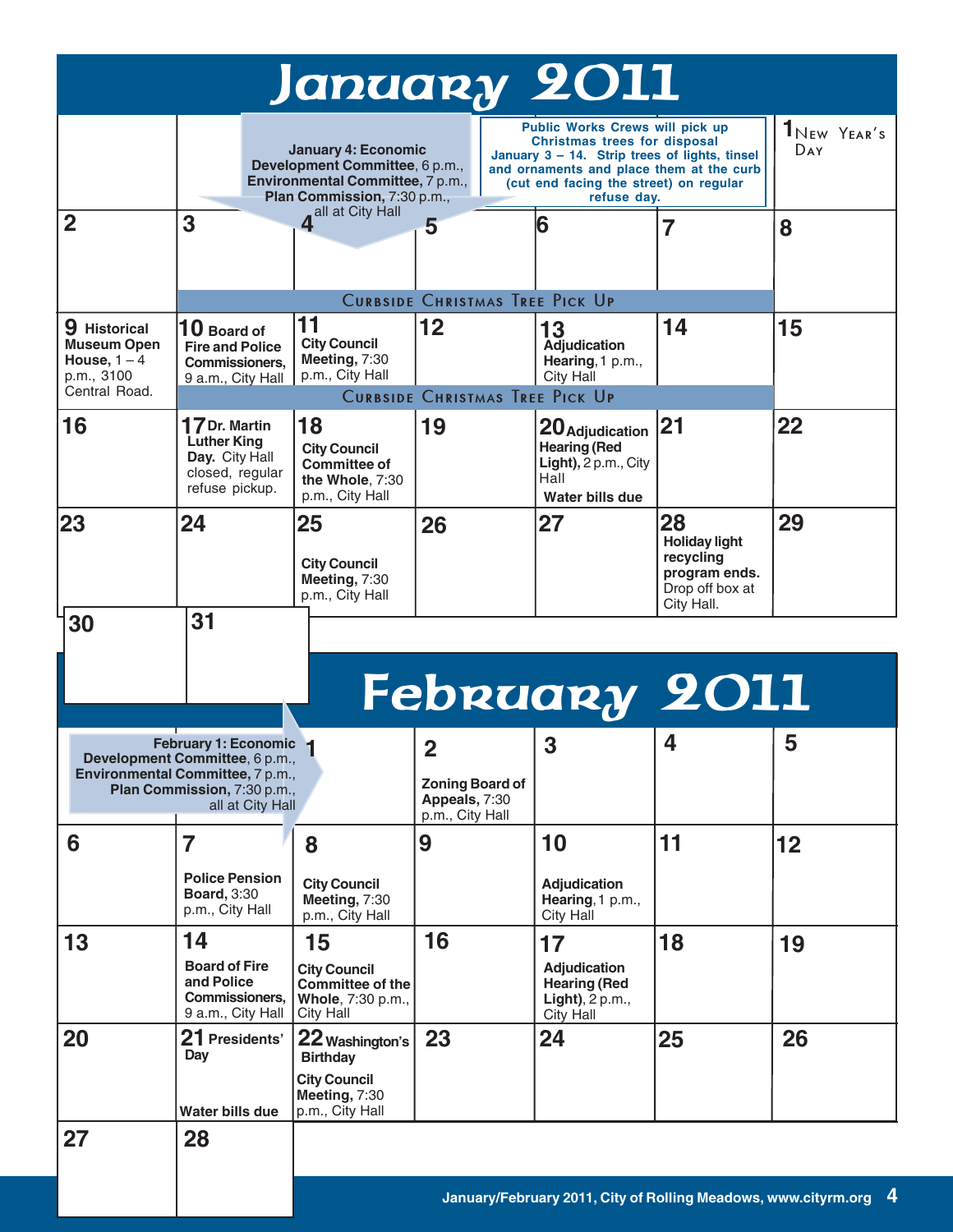## **In Memoriam Former Alderman Suzanne Jungmann Enjoyed 'Being Involved and Working with People'**

Longtime Rolling Meadows resident, former 3rd Ward Alderman and community volunteer Suzanne Jungmann died November 28. She was 85 years old.

Mayor Ken Nelson described Jungmann as a conscientious member of City Council who always wanted what was best for the City.

"She always studied the issues and talked to people and ultimately formed her decision

based on what was best for the city," he said in a Daily Herald article.

After retiring from S & C Electric Company in 1991 after 26 years of employment, Jungmann made volunteering her full-time career. A two-term alderman, she served on the City's Zoning Board of Appeals, the Commission for Residents with Disabilities, the Veterans Committee and the Comprehensive Code Updating Committee.

Jungmann also chaired the ad hoc Historical

Committee, which preceded the Rolling Meadows Historical Society. The committee planned and executed the vision for the award-winning Rolling Meadows Historical Museum.

A graduate of the Citizens Police and Fire Academies, she also logged countless volunteer hours with the Rolling Meadows Police Department.

"I enjoy being involved and working with people,"



Suzanne Jungmann joins "Abe Lincoln" at the unveiling of the City's Veterans Memorial in 1999.

Jungmann told News & Views several years back. "Rolling Meadows is such a special place because its people honestly believe in helping their neighbors. All I want is to give something back."

Jungmann is survived by her husband, Dick, daughters Beverly and Marilee, and two grandchildren.

## **Residents Play Key Role in City's Snow Removal Plans**

Homeowners and businesses throughout Rolling Meadows play an important role in helping the City's snow plowing efforts, according to Public Works Director Fred Vogt.

It may seem like common sense to shovel or blow snow from driveways and sidewalks out into the street and let the plows take it away. However, this ends up creating more work for residents and inadvertently causes hazardous conditions for motorists.

"We recommend that residents shovel snow to the right side of the driveway when facing the street, and into yard areas whenever possible," Vogt explained. "Otherwise, the plows will push the snow right back onto the driveway. More importantly, snow that is

pushed onto a recently plowed street can be dangerous for drivers," he adds.

Homeowners are also encouraged to clear the sidewalks of snow for the safety of school children and other pedestrians.

Other ways to help Public Works' snow removal efforts include:

● **Observe winter parking bans** – Parking on City streets is prohibited for eight hours following a snowfall of at least one inch. This allows plows to access streets without having to avoid parked cars.

● **Keep fire hydrants clear of snow** – Shoveling snow around fire hydrants may save lives. In emergency situations where seconds count, firefighters depend

#### **Register to Vote in April Election by March 8**

The deadline to register to vote in the April 5 Consolidated Election – where Rolling Meadows voters will cast ballots for mayor, city clerk, and alderman in Wards 1, 3, 5 and 7 – is March 8. Voters may register in person at City Hall, 3600 Kirchoff Road, or the Cook County Clerk's Office at the Rolling Meadows Courthouse, 2121 Euclid Avenue. For more information on the April election, contact the Cook County Clerk's office at 312-603-0906 or visit **www.cookcountyclerk.com.**

on their ability to easily reach nearby hydrants.

● **Check mailboxes for needed repairs** – Snow and ice plowed from streets can be heavy and cause damage to weakly supported mailboxes.

Mailboxes that have been maintained and are in good condition should withstand the rigors of a typical snow season. The City will only pay for repairs to mailboxes hit by plows during snow removal operations. It does not offer reimbursement for the interruption of mail service if a mailbox becomes inaccessible, damaged, knocked over or buried by accumulated snow.